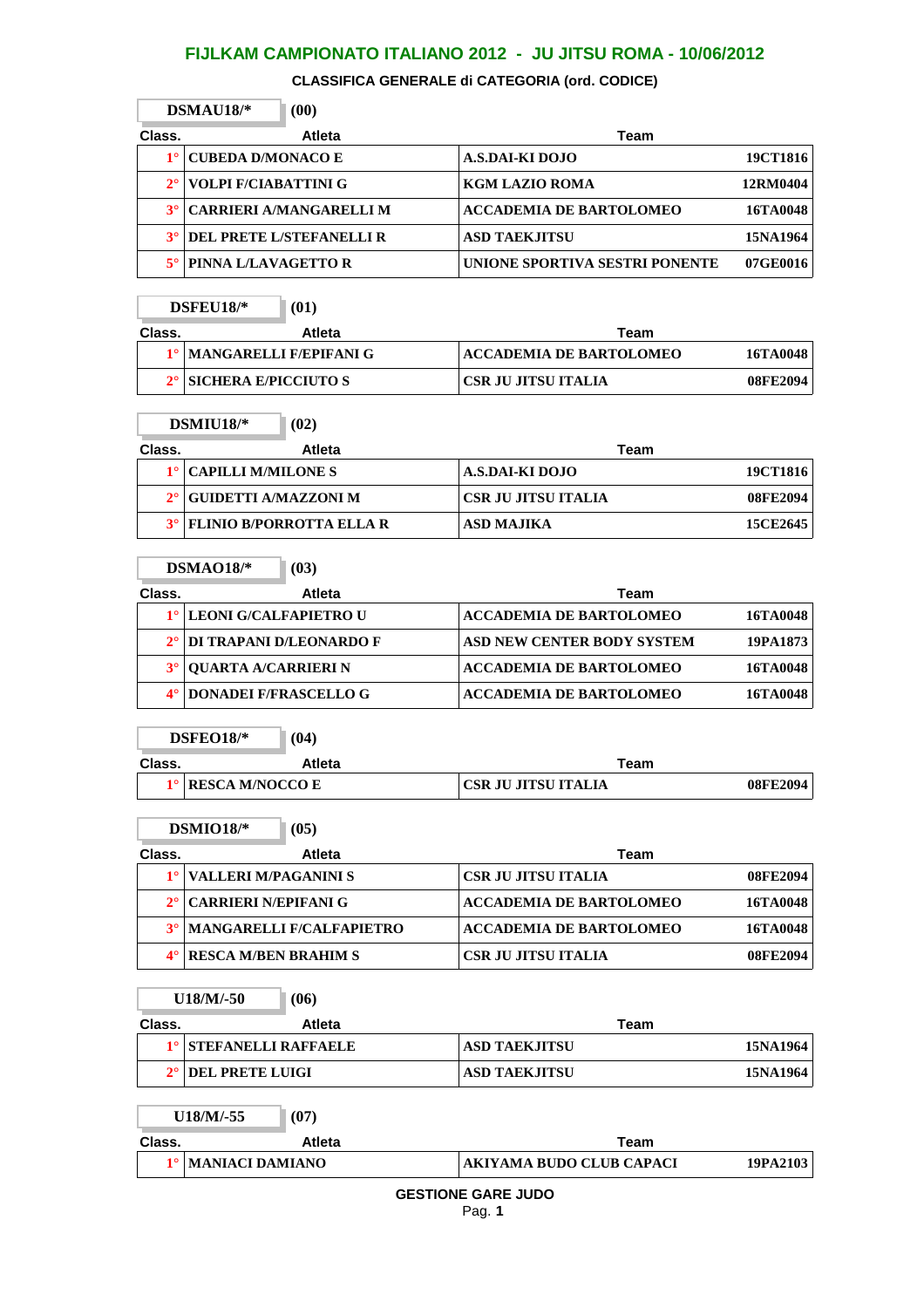**CLASSIFICA GENERALE di CATEGORIA (ord. CODICE)**

|             | 2º   MONASTERO GIUSEPPE | AKIYAMA BUDO CLUB CAPACI       | 19PA2103        |
|-------------|-------------------------|--------------------------------|-----------------|
|             | <b>CUBEDDA DANIELE</b>  | A.S.DAI-KI DOJO                | 19CT1816        |
| $3^\circ$   | <b>DI STEFANO LUCA</b>  | A.S.DAI-KI DOJO                | <b>19CT1816</b> |
| $5^{\circ}$ | <b>ALI GIANMARCO</b>    | <b>POL. PRATI FORNOLA</b>      | 07SP0685        |
| $5^{\circ}$ | <b>COZZANI MARCO</b>    | POL. PRATI FORNOLA             | 07SP0685        |
| $7^\circ$   | <b>BOFFETTI ENRICO</b>  | <b>ACCADEMIA DE BARTOLOMEO</b> | 16TA0048        |
|             | <b>SARTI FULVIO</b>     | <b>ASD TAEKJITSU</b>           | 15NA1964        |

|        | U18/M/-60                   | (08)          |                                |          |
|--------|-----------------------------|---------------|--------------------------------|----------|
| Class. |                             | <b>Atleta</b> | Team                           |          |
|        | 1º   MONACO EDOARDO         |               | A.S.DAI-KI DOJO                | 19CT1816 |
|        | GUIDETTI ANDREA             |               | <b>CSR JU JITSU ITALIA</b>     | 08FE2094 |
|        | <b>3° FARINELLI MANUEL</b>  |               | CSR JU JITSU SAN PIETRO IN CAS | 08BO2095 |
|        | <b>TRAVAGLIONE GIOVANNI</b> |               | <b>ASD MAJIKA</b>              | 15CE2645 |

÷.

Г

|                      | U18/M/-66<br>(09)        |                                   |          |
|----------------------|--------------------------|-----------------------------------|----------|
| Class.               | <b>Atleta</b>            | Team                              |          |
| $1^{\circ}$          | D'ANGELO CLAUDIO         | <b>ASD NEW CENTER BODY SYSTEM</b> | 19PA1873 |
| $2^{\circ}$          | <b>ALESSI PIETRO</b>     | AKIYAMA BUDO CLUB CAPACI          | 19PA2103 |
| $3^\circ$            | <b>BOSURGI SALVATORE</b> | DAI-KI DOJO BARCELLONA            | 19ME2375 |
| $3^\circ$            | <b>SALDI ROBERTO</b>     | A.S.D.JUDO JU JITSU NOVARA        | 01NO0060 |
| $5^{\circ}$          | <b>CELESIA GIUSEPPE</b>  | ASD MALÙ CLUB                     | 19PA2610 |
| $5^{\circ}$          | <b>VISCUSO DOMENICO</b>  | ASD MARTE JITSU                   | 19PA2086 |
| $7^{\circ}$          | <b>CARRIERI ANTONIO</b>  | <b>ACCADEMIA DE BARTOLOMEO</b>    | 16TA0048 |
| $7^\circ$            | <b>PARNOLFI VITTORIO</b> | CSR JU JITSU SAN PIETRO IN CAS    | 08BO2095 |
| $\mathbf{Q}^{\circ}$ | <b>BENINATI GIANLUCA</b> | ASD NEW CENTER BODY SYSTEM        | 19PA1873 |
| $\mathbf{Q}^{\circ}$ | <b>MARIN SILVA BRUZ</b>  | POL. PRATI FORNOLA                | 07SP0685 |

|             | $U18/M/-73$              | (10)          |                                       |          |
|-------------|--------------------------|---------------|---------------------------------------|----------|
| Class.      |                          | <b>Atleta</b> | Team                                  |          |
|             | <b>MACCARRONE DAVIDE</b> |               | A.S.DAI-KI DOJO                       | 19CT1816 |
|             | <b>SACCÀ ENZO</b>        |               | <b>DAI-KI DOJO BARCELLONA</b>         | 19ME2375 |
| $3^\circ$   | <b>FERRANTE VINCENZO</b> |               | ASD MALÙ CLUB                         | 19PA2610 |
| $3^\circ$   | <b>ONETO ANGELO</b>      |               | ASD WELNESS ACADEMY PALERMO           | 19PA2597 |
| $5^{\circ}$ | <b>CORAZZA GIUSEPPE</b>  |               | <b>CSR JU JITSU SAN PIETRO IN CAS</b> | 08BO2095 |
| $5^{\circ}$ | <b>IAVARONE ANTONIO</b>  |               | <b>ASD TAEKJITSU</b>                  | 15NA1964 |
| $7^\circ$   | <b>CAZZULO CARLO</b>     |               | <b>ASD BODY TECH</b>                  | 07GE2968 |
| $7^\circ$   | <b>MATTEUCCI ELIA</b>    |               | <b>ASD KARATE CAMAIORE</b>            | 09LU2506 |

| U18/M/-81<br>(11) |                                |                                      |          |
|-------------------|--------------------------------|--------------------------------------|----------|
| Class.            | Atleta                         | Team                                 |          |
|                   | 1 <sup>°</sup> TROIA EMANUELE  | AKIYAMA BUDO CLUB CAPACI             | 19PA2103 |
|                   | 2 <sup>°</sup> ORILIA GIOVANNI | <b>S.C. POLISPORTIVA CONCA D`ORO</b> | 19PA2465 |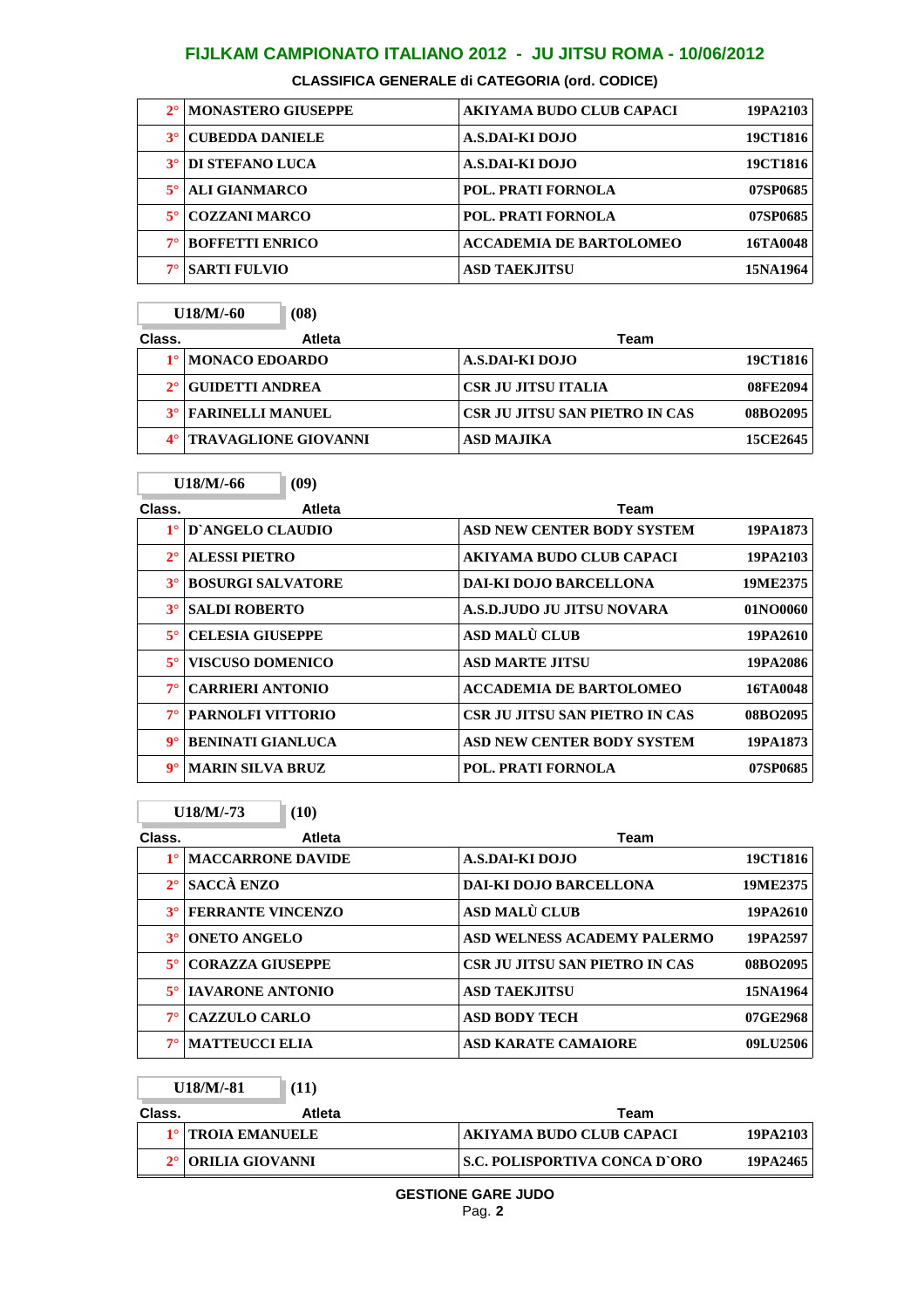**CLASSIFICA GENERALE di CATEGORIA (ord. CODICE)**

| <b>3º   CONCIA MARIAN DANIELE</b> | <b>ASD TAEKJITSU</b>     | 15NA1964 |
|-----------------------------------|--------------------------|----------|
| 4° LUCANIA FRANCESCO              | AKIYAMA BUDO CLUB CAPACI | 19PA2103 |

|             | $U18/M/+81$<br>(12)                     |                                        |          |
|-------------|-----------------------------------------|----------------------------------------|----------|
| Class.      | <b>Atleta</b>                           | <b>Team</b>                            |          |
| $1^{\circ}$ | <b>TURCU MARIUS</b>                     | <b>CSR JU JITSU ITALIA</b>             | 08FE2094 |
| $2^{\circ}$ | <b>ELICE MARCO</b>                      | ASD MALÙ CLUB                          | 19PA2610 |
| $3^\circ$   | ORSUSANNO PASQUALE                      | <b>ASD TAEKJITSU</b>                   | 15NA1964 |
|             | U18/F/-48<br>(13)                       |                                        |          |
| Class.      | Atleta                                  | Team                                   |          |
| $1^{\circ}$ | <b>OLLA VALERIA</b>                     | UNIONE SPORTIVA SESTRI PONENTE         | 07GE0016 |
| $2^{\circ}$ | <b>SOSSO SILVIA</b>                     | UNIONE SPORTIVA SESTRI PONENTE         | 07GE0016 |
|             | U18/F/-52<br>(14)                       |                                        |          |
| Class.      | Atleta                                  | Team                                   |          |
| $1^{\circ}$ | <b>MANGARELLI FRANCESCA</b>             | <b>ACCADEMIA DE BARTOLOMEO</b>         | 16TA0048 |
|             | U18/F/-57<br>(15)                       |                                        |          |
| Class.      |                                         |                                        |          |
| $1^{\circ}$ | <b>Atleta</b><br><b>SPOTO FRANCESCA</b> | Team<br><b>ACCADEMIA ARTI MARZIALI</b> | 07SP1537 |
| $2^{\circ}$ | PIRRONE FEDERICA                        | CSR JU JITSU SAN PIETRO IN CAS         | 08BO2095 |
| $3^\circ$   | <b>DONDI ROBERTA</b>                    | <b>KODOKAN CERANO</b>                  | 01NO1445 |
| $4^\circ$   |                                         |                                        |          |
|             | <b>RINALDO LILIANA</b>                  | <b>ACCADEMIA DE BARTOLOMEO</b>         | 16TA0048 |
|             | $U18/F/-63$<br>(16)                     |                                        |          |
| Class.      | <b>Atleta</b>                           | Team                                   |          |
| $1^{\circ}$ | <b>MAZZONI MARTINA</b>                  | <b>CSR JU JITSU ITALIA</b>             | 08FE2094 |
| $2^{\circ}$ | <b>EPIFANI GIORGIA</b>                  | <b>ACCADEMIA DE BARTOLOMEO</b>         | 16TA0048 |
| $3^\circ$   | <b>ZANFARDINO EMANUELA</b>              | <b>ASD TAEKJITSU</b>                   | 15NA1964 |
|             |                                         |                                        |          |
|             | $U18/F/-70$<br>(17)                     |                                        |          |
| Class.      | Atleta                                  | <b>Team</b>                            |          |
| $1^{\circ}$ | <b>CALVI MYRIAM</b>                     | <b>CSR JU JITSU ITALIA</b>             | 08FE2094 |
|             | $O18/M/-62$<br>(19)                     |                                        |          |
| Class.      | Atleta                                  | <b>Team</b>                            |          |
| $1^{\circ}$ | <b>GUGLIELMINO CARMELO</b>              | <b>A.S.DAI-KI DOJO</b>                 | 19CT1816 |
| $2^{\circ}$ | <b>CINA MARCO</b>                       | AKIYAMA BUDO CLUB CAPACI               | 19PA2103 |
| $3^\circ$   | DI TRAPANI DAVIDE                       | ASD NEW CENTER BODY SYSTEM             | 19PA1873 |
| $3^\circ$   | <b>LIUZZA RAFFAELE</b>                  | ASD WELNESS ACADEMY PALERMO            | 19PA2597 |
| $5^{\circ}$ | DE POMPEIS GIUSEPPE                     | <b>ASD TAEKJITSU</b>                   | 15NA1964 |
| $5^{\circ}$ | <b>MARCI STEFANO</b>                    | <b>ASS.JUDO RENSHU CLUB SAMURAI</b>    | 20CA1372 |
| $7^\circ$   | <b>BARONE VITO</b>                      | <b>AKIYAMA BUDO CLUB CAPACI</b>        |          |
|             |                                         |                                        | 19PA2103 |
| $7^{\circ}$ | <b>LEONARDO FRANCESCO</b>               | ASD NEW CENTER BODY SYSTEM             | 19PA1873 |

**GESTIONE GARE JUDO**

Pag. **3**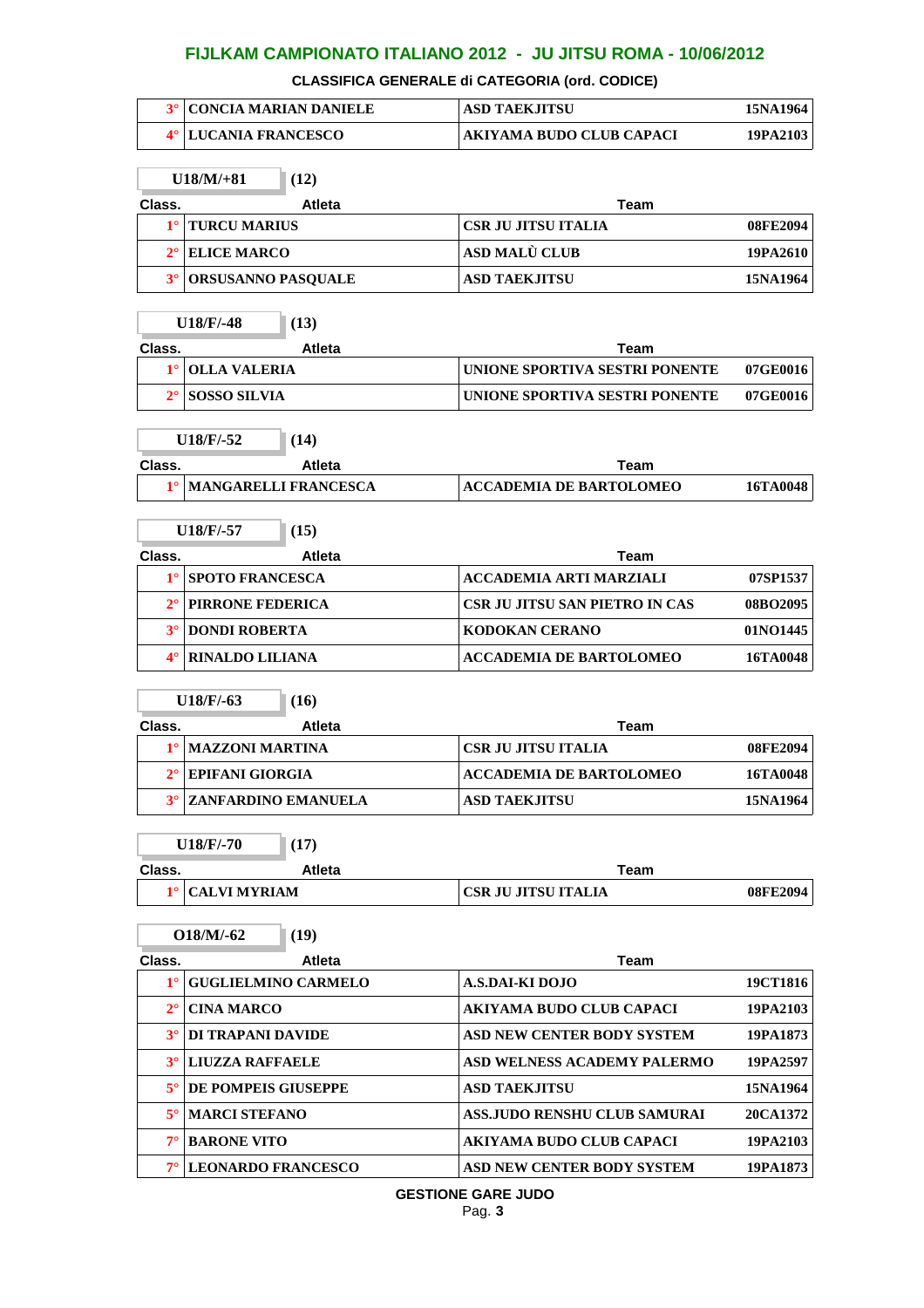**CLASSIFICA GENERALE di CATEGORIA (ord. CODICE)**

| <b>BELLAVISTA MICHELE</b> | ASD DOJO SHIN JITSU | 19PA2612 |
|---------------------------|---------------------|----------|
| 9° LUNARI DAMIANO         | KUDUN GOSHIN RYU    | 12RI1965 |

|             | $O18/M/-69$<br>(20)        |                                      |                 |
|-------------|----------------------------|--------------------------------------|-----------------|
| Class.      | <b>Atleta</b>              | <b>Team</b>                          |                 |
| $1^{\circ}$ | <b>VITALE GIOVANNI</b>     | <b>AKIYAMA BUDO CLUB CAPACI</b>      | 19PA2103        |
| $2^{\circ}$ | <b>TAGLIAFERRO CLAUDIO</b> | <b>JUDU JU JITSU DRAGONE SANTENA</b> | 01TO2993        |
| $3^\circ$   | <b>CARUCCI UMBERTO</b>     | <b>ACCADEMIA DE BARTOLOMEO</b>       | 16TA0048        |
| $3^\circ$   | <b>VASATURO TOMMASO</b>    | <b>ASD TAEKJITSU</b>                 | 15NA1964        |
| $5^\circ$   | <b>CHIARENZA FRANCESCO</b> | A.S.DAI-KI DOJO                      | 19CT1816        |
| $5^\circ$   | <b>RIVOLDINI DENNY</b>     | A.S.D. RYUGIN JU-JITSU               | 06UD2452        |
| $7^\circ$   | <b>CAFARO DOMENICO</b>     | <b>ASD PEGASO PADULA</b>             | <b>15SA2084</b> |
| $7^\circ$   | DE AGOSTINI ANDREA         | A.S.D.JUDO JU JITSU NOVARA           | 01NO0060        |
| $9^\circ$   | <b>AIELLO MASSIMO</b>      | AKIYAMA BUDO CLUB CAPACI             | 19PA2103        |
| $9^\circ$   | <b>ALAIMO SALVATORE</b>    | <b>KUDUN GOSHIN RYU</b>              | 12RI1965        |
| $9^\circ$   | <b>PATTI ALESSIO</b>       | A.S.D. RYUGIN JU-JITSU               | 06UD2452        |
| $9^\circ$   | PEGORARO MIRKO             | ACCADEMIA ARTI MARZIALI              | 07SP1537        |

**O18/M/-77 (21)**

ľ

 $\mathbb{I}$ 

| Class.       | <b>Atleta</b>             | Team                           |          |
|--------------|---------------------------|--------------------------------|----------|
| $1^{\circ}$  | PETROV IVAYLO             | A.S.D.JUDO JU JITSU NOVARA     | 01NO0060 |
| $2^{\circ}$  | <b>PAGANO EMANUELE</b>    | AKIYAMA BUDO CLUB CAPACI       | 19PA2103 |
| $3^\circ$    | <b>DE SIRONE CARLO</b>    | JUDU JU JITSU DRAGONE SANTENA  | 01TO2993 |
| $3^\circ$    | <b>MARTINIS LUCA</b>      | A.S.D. RYUGIN JU-JITSU         | 06UD2452 |
| $5^\circ$    | <b>NAPOLEONE FEDERICO</b> | <b>KUDUN GOSHIN RYU</b>        | 12RI1965 |
| $5^\circ$    | <b>SOUIZZATO DANIELE</b>  | A.S.D. RYUGIN JU-JITSU         | 06UD2452 |
| $7^\circ$    | <b>DONADEI FABRIZIO</b>   | <b>ACCADEMIA DE BARTOLOMEO</b> | 16TA0048 |
| $7^\circ$    | <b>GIANNINO ROCCO</b>     | A.S.DAI-KI DOJO                | 19CT1816 |
| $7^\circ$    | <b>SALAMONE CLAUDIO</b>   | AKIYAMA BUDO CLUB CAPACI       | 19PA2103 |
| $10^{\circ}$ | <b>CARDILLO MICHELE</b>   | <b>ASD PEGASO PADULA</b>       | 15SA2084 |
| $10^{\circ}$ | <b>FRASCELLA GIOVANNI</b> | <b>ACCADEMIA DE BARTOLOMEO</b> | 16TA0048 |

|             | $O18/M/-.85$<br>(22)     |                                 |          |
|-------------|--------------------------|---------------------------------|----------|
| Class.      | <b>Atleta</b>            | Team                            |          |
| $1^{\circ}$ | <b>BOVIO CARLO</b>       | A.S.D.JUDO JU JITSU NOVARA      | 01NO0060 |
| $2^{\circ}$ | <b>SCIMECA GIOVANNI</b>  | <b>AKIYAMA BUDO CLUB CAPACI</b> | 19PA2103 |
| $3^\circ$   | DE STEFANO PASOUALE      | <b>ASD TAEKJITSU</b>            | 15NA1964 |
| $3^\circ$   | <b>PARISI JEREMY</b>     | KGM LAZIO ROMA                  | 12RM0404 |
| $5^{\circ}$ | <b>GOLFARINI ANTONIO</b> | <b>ASD RYU HON ROSIGNANO</b>    | 09LI2599 |
| $5^{\circ}$ | <b>LEONI GIUSEPPE</b>    | <b>ACCADEMIA DE BARTOLOMEO</b>  | 16TA0048 |
| $7^\circ$   | <b>CARPI TOMAS</b>       | A.S.D. RYUGIN JU-JITSU          | 06UD2452 |
| $7^\circ$   | <b>PARISI GENNARO</b>    | <b>ASD TAEKJITSU</b>            | 15NA1964 |
|             |                          |                                 |          |